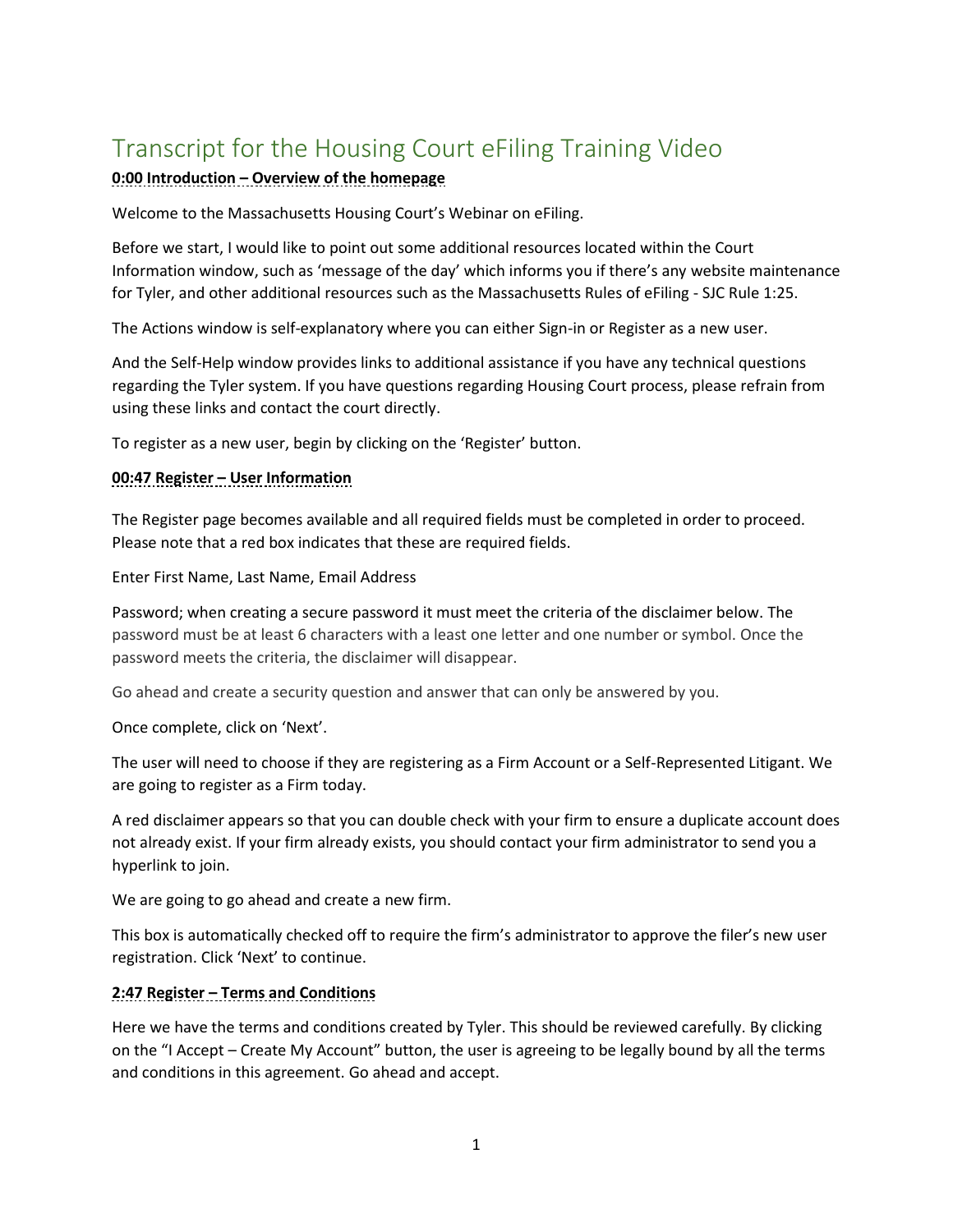And now we get a confirmation that the firm has been created and we will now go to our e-mail account to complete the verification process.

Once logged on, a disclaimer will appear indicating that we need to add a payment account and an attorney. You will not be able to file anything until these two actions have been completed. Please be advised only the firm admin will have this functionality.

We will first add a payment account;

#### **4:05 Adding a Payment Account**

To add a payment account, go to Actions and Payment Accounts. There will be a message that will alert you about credit card processing, click on I understand.

To add an account simply click on Add Payment Account.

Enter in the Payment Account Name that can be easily remembered (i.e. Visa exp.12/21).

In addition you should also include a waiver account type so that the option is available for payment. Just be advised when filing, the Affidavit of Indigency must be included and approved for the waiver to be accepted.

Once the account has been applied and it shows as Active that means its all set.

#### **6:00 Adding Firm Attorney's**

Go to Actions, Firm Attorney's. Go to Add New Attorney and enter their BBO number, click verify and their information will populate. Click 'Save Changes'.

# **6:40 Adding Firm Users**

Adding Firm Users, select Actions and Firm Users.

This will take the user to the Firm User page where it will show all the users that are currently registered with the firm. To invite someone, you would navigate to the bottom of the list where a URL link is displayed next to Join My Firm. Click on the blue envelope.

This will open a new window to a draft message where the user can send the hyperlink to join the firm. Please be advised, only the firm admin will have the ability to issue this link.

# **7:26 Filing a New Case - Case Information**

Now let's initiate a new case for filing! Click on the 'Start a New Case'. At this time only Summary Process and Small Claims cases can be electronically filed.

The Case Information page becomes available and the filer must complete the following details. Again a red box indicates that these are required fields.

Location, Category, Case Type

The following 3 fields, after Case Type, are only required to file an appeal.

# **8:30 Filing a New Case - Party Information**